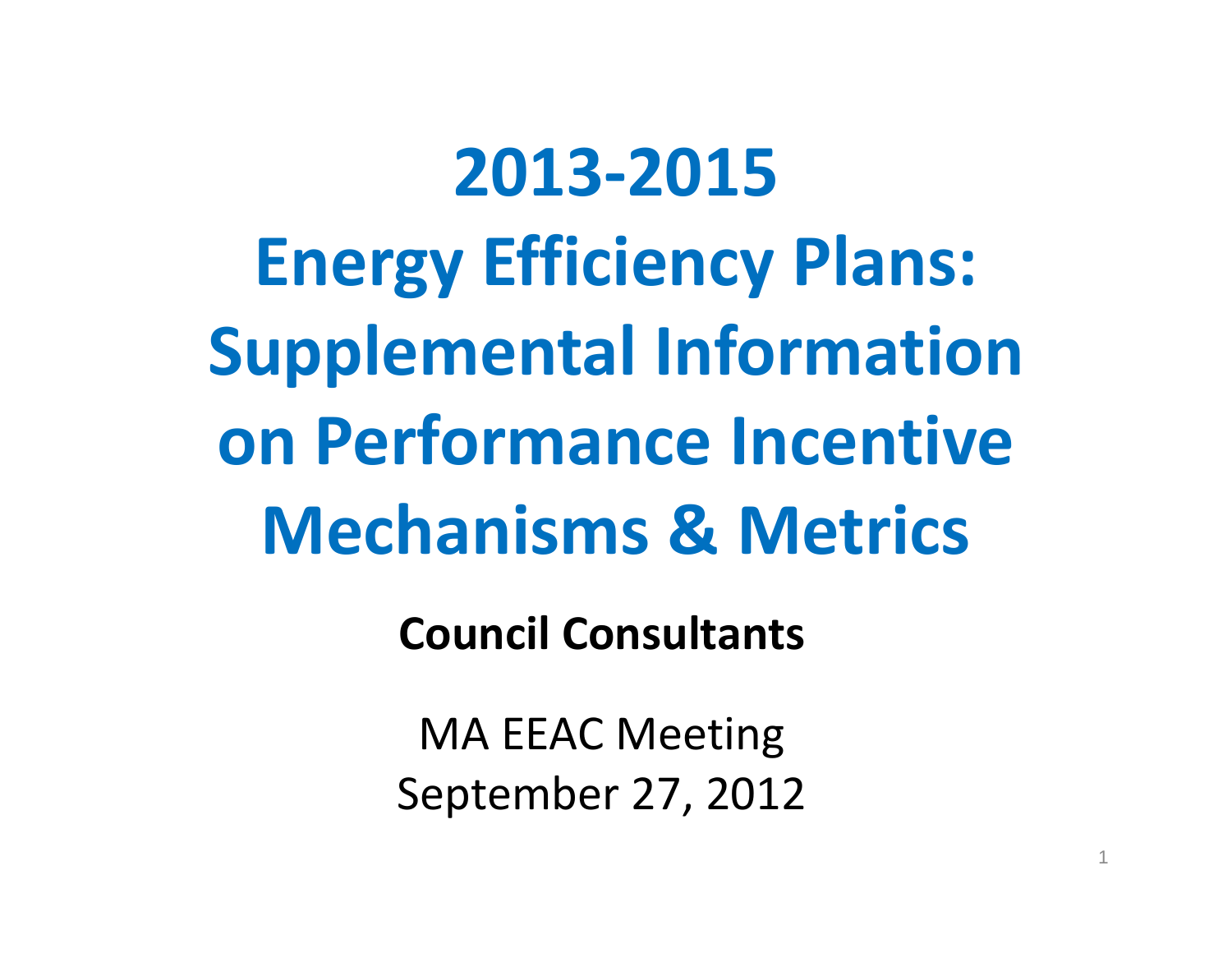# **Build on the Current Approach**

- For 2013‐2015, build upon the current performance incentive mechanism with its three components: savings (benefits), value (net benefits), and performance metrics
- Three components focus on key objectives:
	- –– Higher savings, more benefits for MA
	- –Value and cost‐effectiveness (net benefits)
	- – Metrics for other specific objectives: deeper savings, targeted market segments (rental), etc.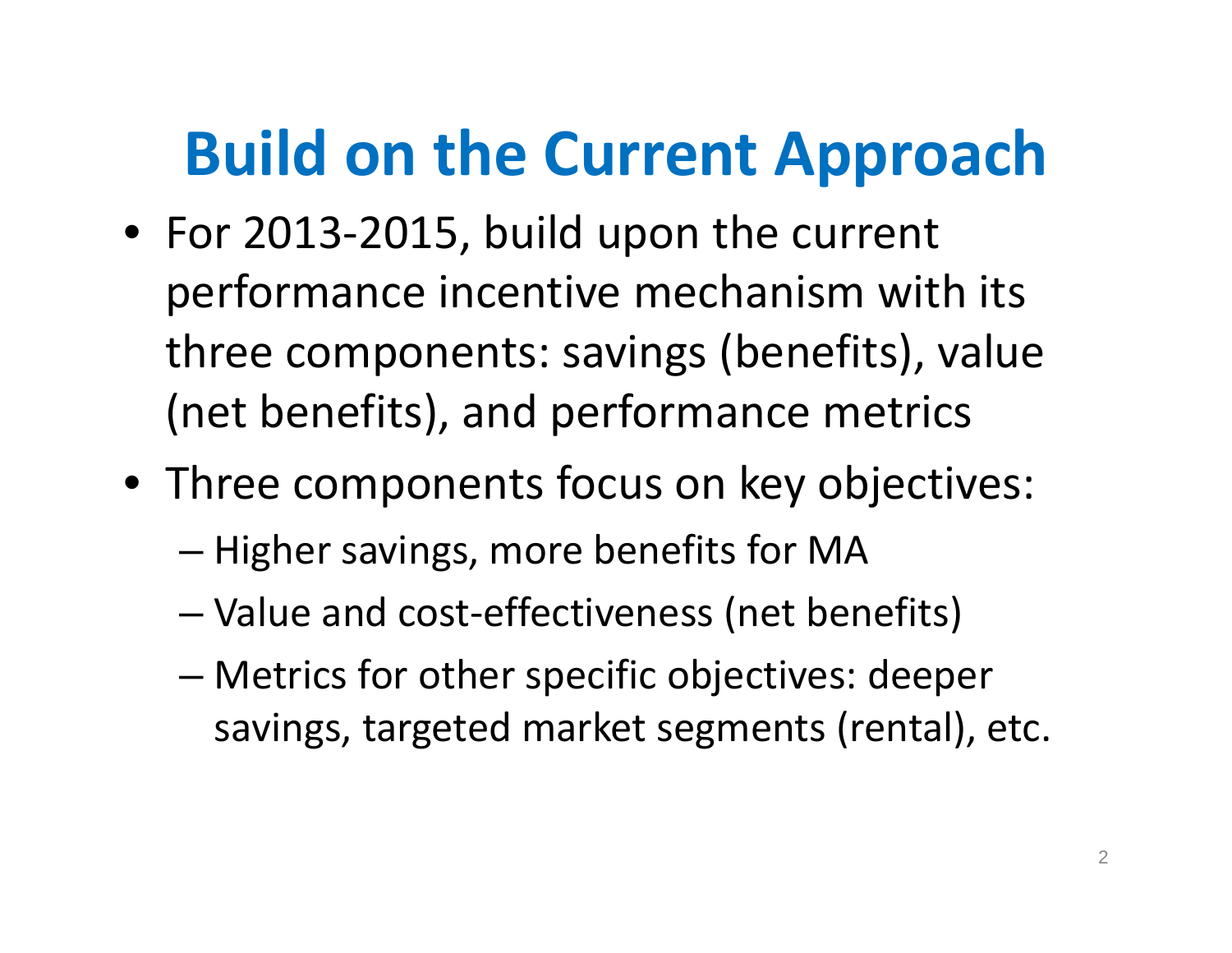# **Key Topics**

- *Amount* or *level* of performance incentive total amount of the performance incentive or pool
- Incentive *mechanism* (and its components)
	- – Potential modifications to the performance incentive mechanism (e.g., percentages for savings, value, and metric components)
	- –Performance metrics (third component)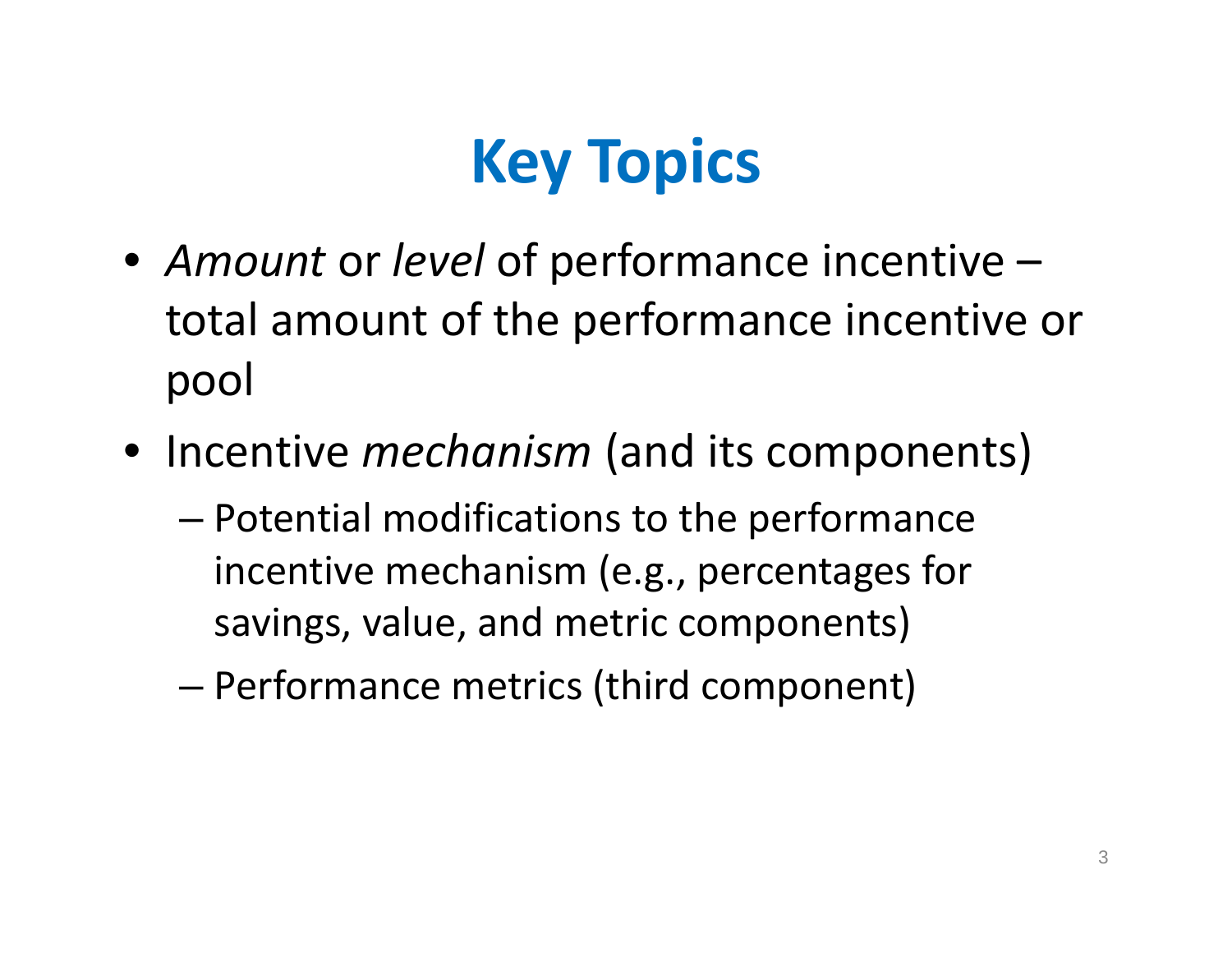### **Performance Metrics – EEAC Notes**

- Key Question: *whether* to have performance metrics, and if so, *which metrics*
- Any metrics would have to be clear (simple), effective, and meaningful
- Fewer metrics (have had ~12 metrics)
- Consultant proposal: six performance metrics focused on deeper savings (5) and renters (1)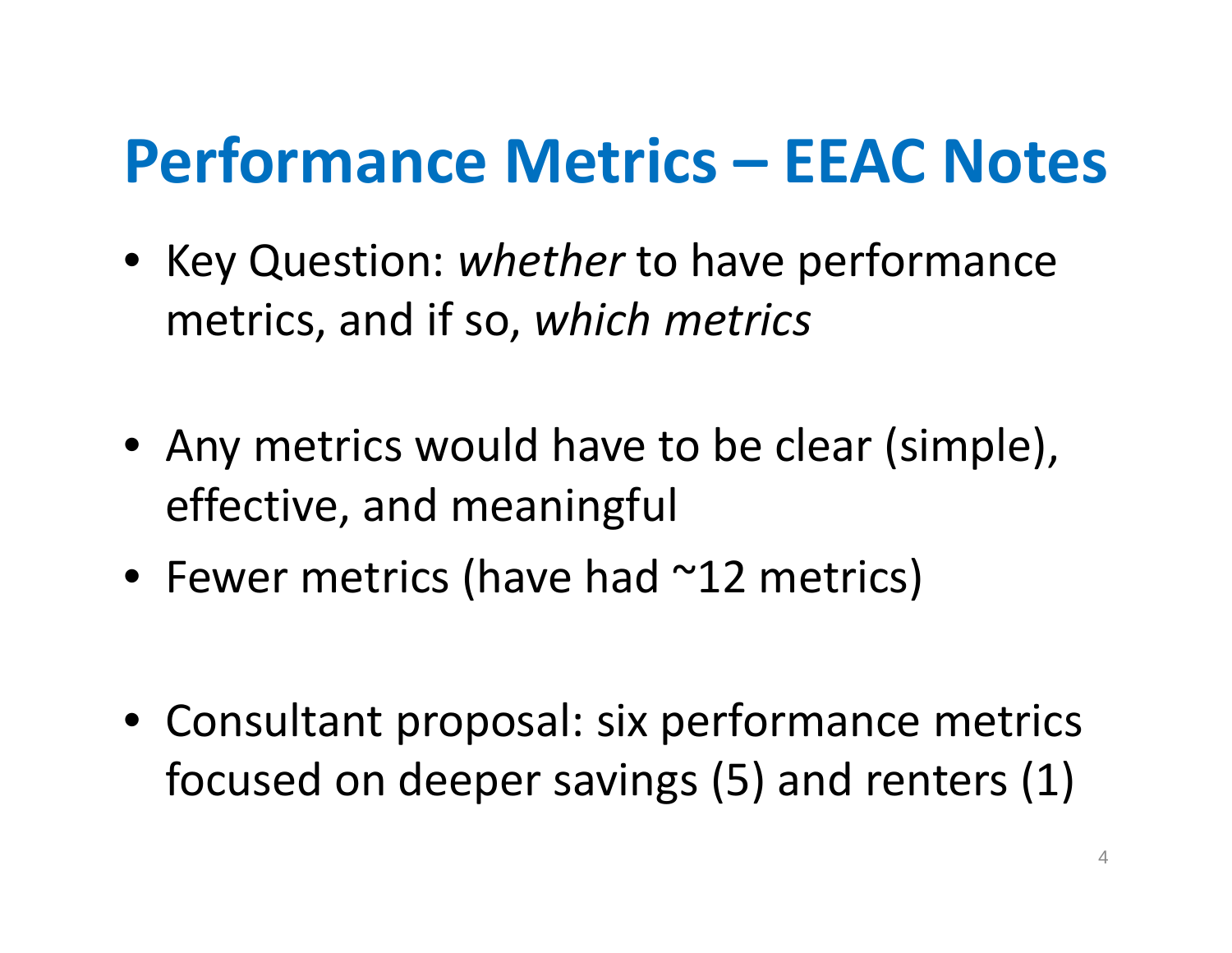## **Performance Metrics – Options**

- Key Question: *whether* to have performance metrics, and based on that decision, *how to adjust* the component percentages
- *Opt. 1:* Have fewer metrics, focused on high priorities (deeper savings); adjust component % to 56% savings, 35% value, and 9% metrics (change from 52%, 35%, and 13%)
- *Opt. 2:* Eliminate metrics, and then adjust the component % to 60% savings and 40% value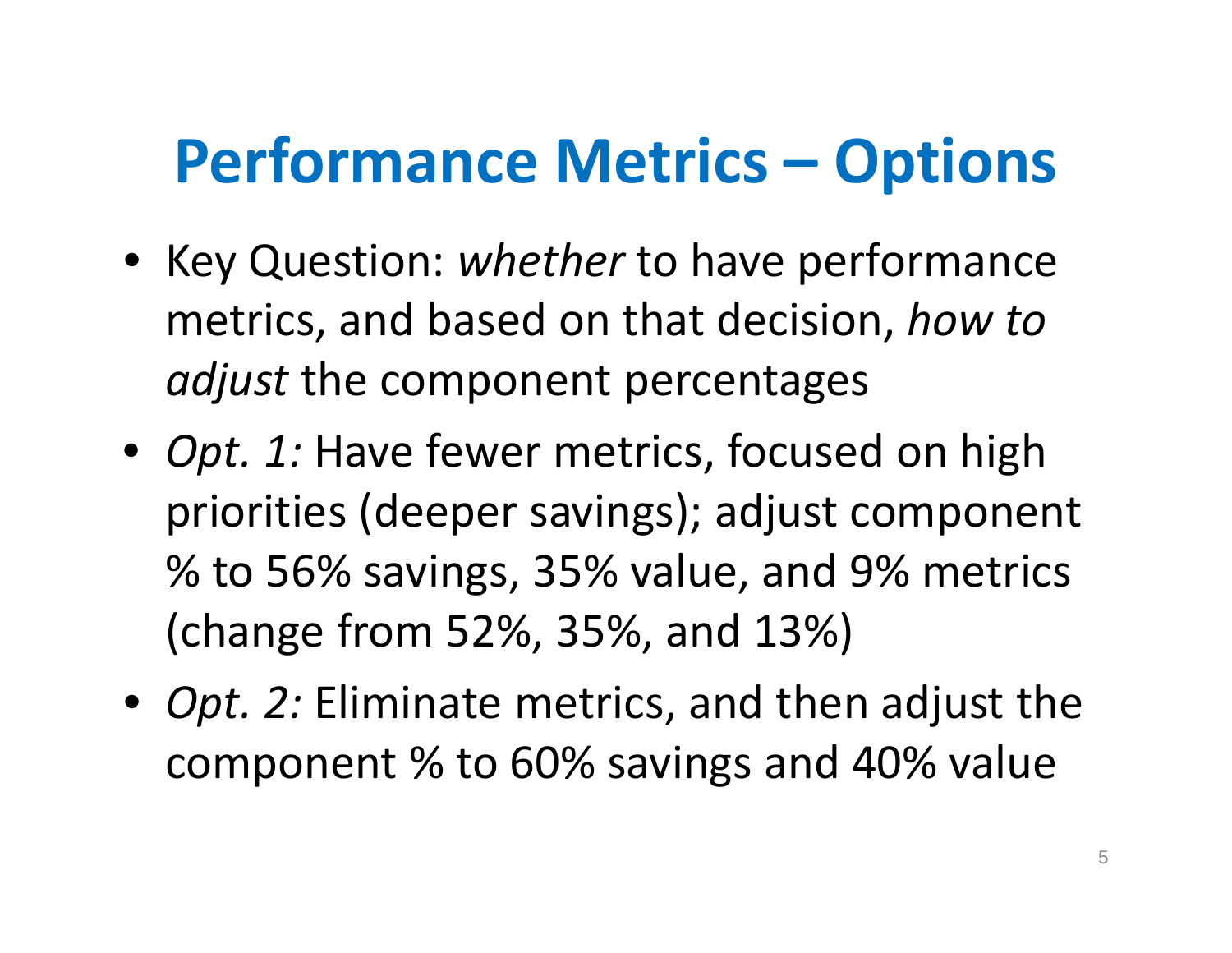- **Large Retrofit Depth of Savings**
- •**Purpose:** Continuous improvement in capturing deep savings
- • **Description:** Each year, increase the number of large retrofit program projects that achieve the savings depth target. To meet the depth target, projects must include both gas and electric savings, with each qualifying project achieving at least 20% savings in one fuel, and at least 5% savings in the secondary fuel. The design level for the metric is an increase in projects meeting the depth target by at least 15% from the previous year accomplishment.

(Two similar C&I performance metrics, for other two programs)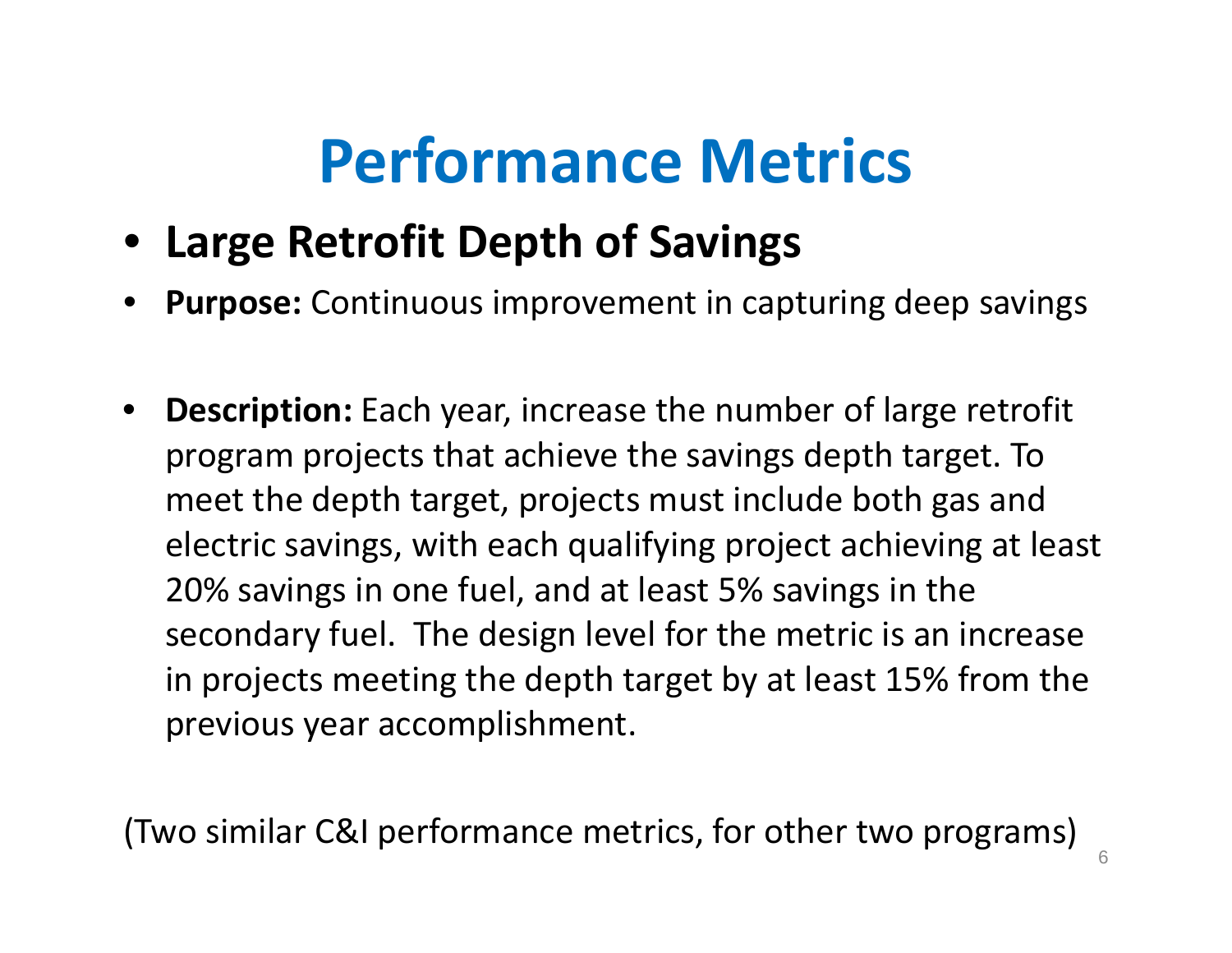- **Mass SAVE/Weatherization Depth of Savings**
- •**Purpose:** Continuous improvement in capturing deep savings
- $\bullet$  **Description:** Each year, increase the average depth of savings for each Home Energy Assessment. Savings depth will be measured on <sup>a</sup> total MMBtu basis, combining electric, gas, and oil savings. The design level for the metric is an increase in the average depth of savings of at least 12.5% from the previous year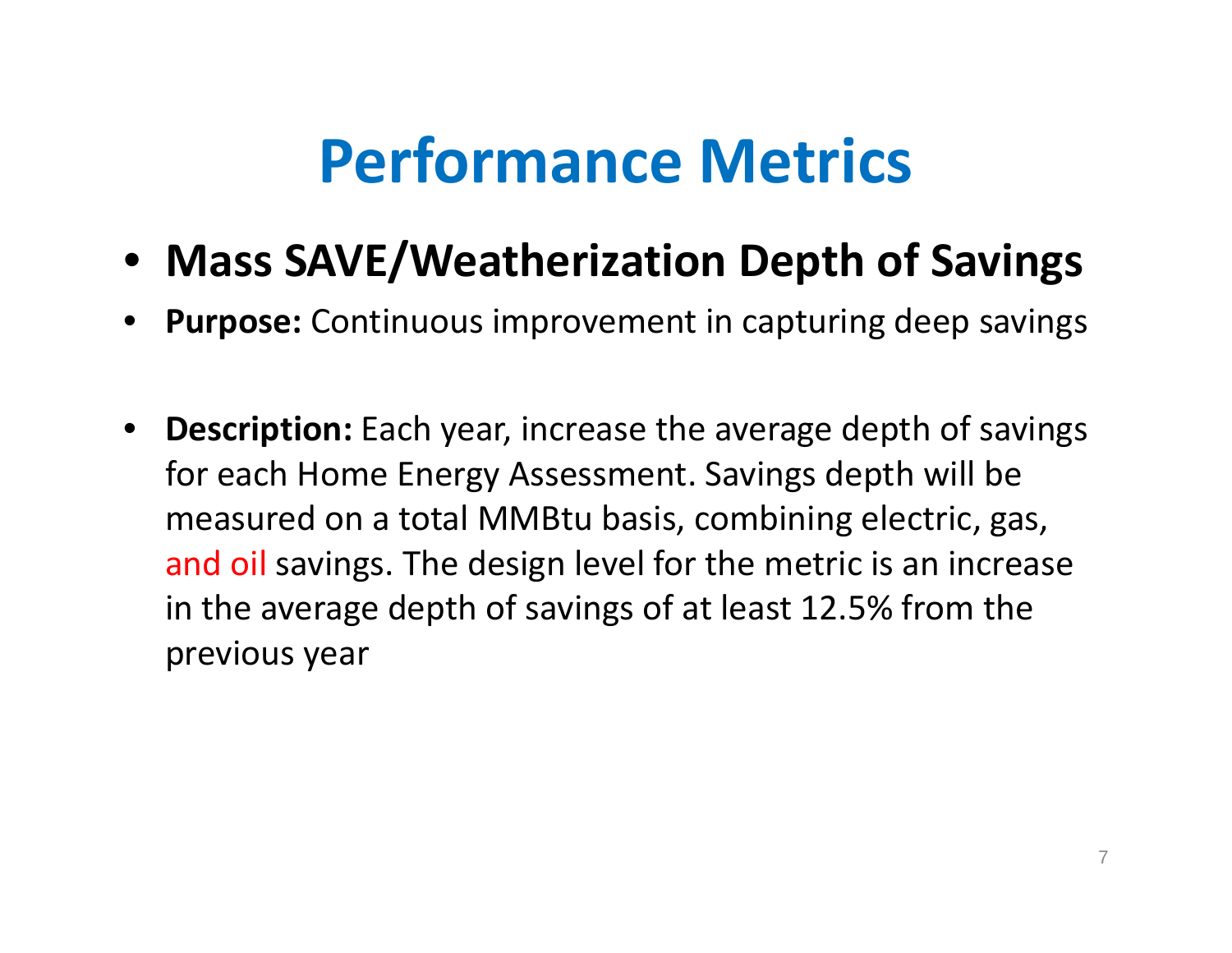- **Low Income Depth of Savings**
- •**Purpose:** Continuous improvement in capturing deep savings
- $\bullet$  **Description:** Each year, increase the average depth of savings in 1‐4 unit low income projects. Savings depth will be measured on <sup>a</sup> total MMBtu basis, combining electric, gas, and oil savings. The design level for the metric is an increase in the average depth of savings of at least 7.5% from the previous year.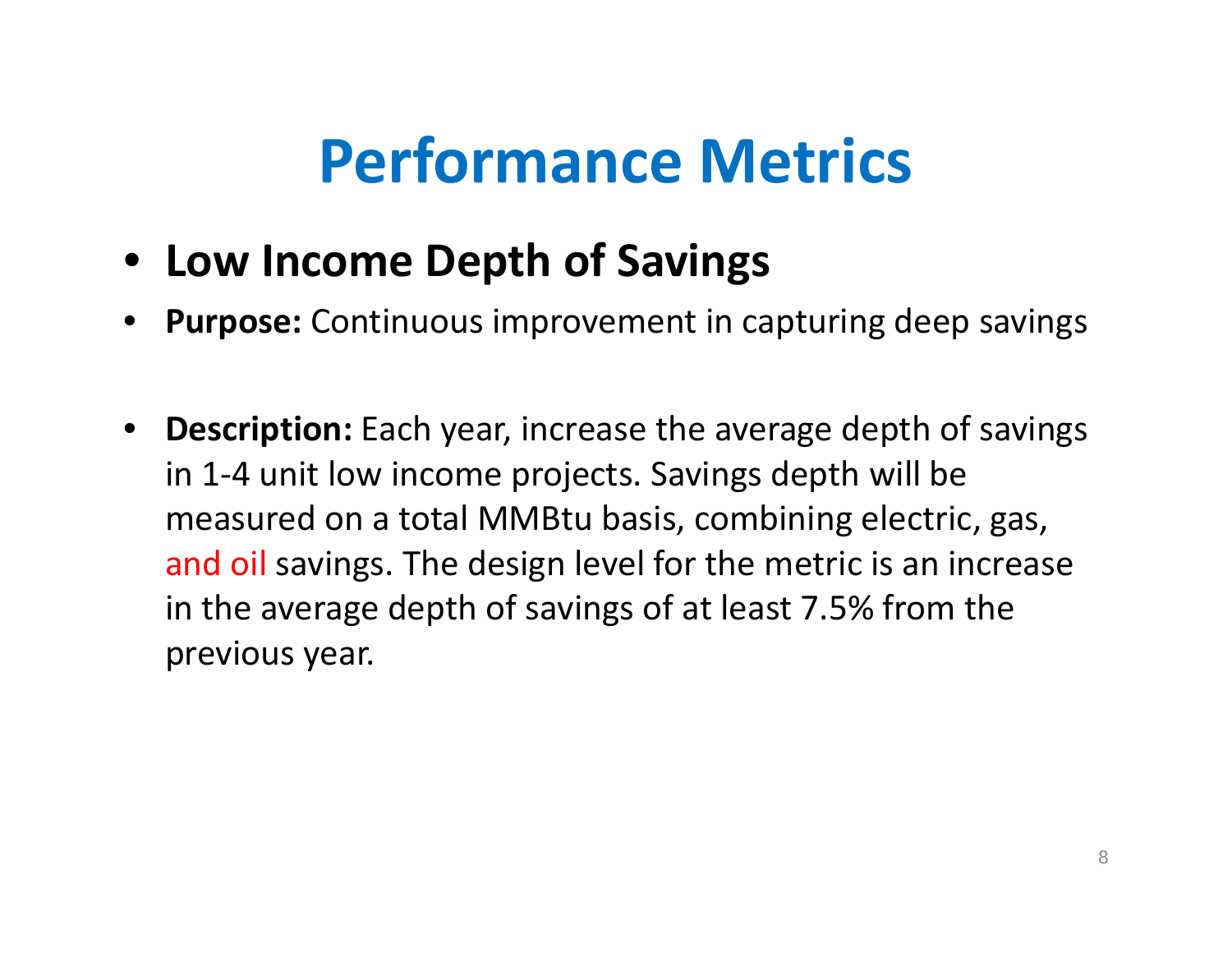- **Multifamily Rental Market Penetration**
- • **Purpose:** Continuous improvement in serving the multifamily rental market
- $\bullet$  **Description:** Each year, increase the number of rental units served by the multifamily program, relative to the total units served. The design level for the metric is an increase of at least 7.5% from the previous year .
- $\bullet$ Rental market: including both multifamily and single family?